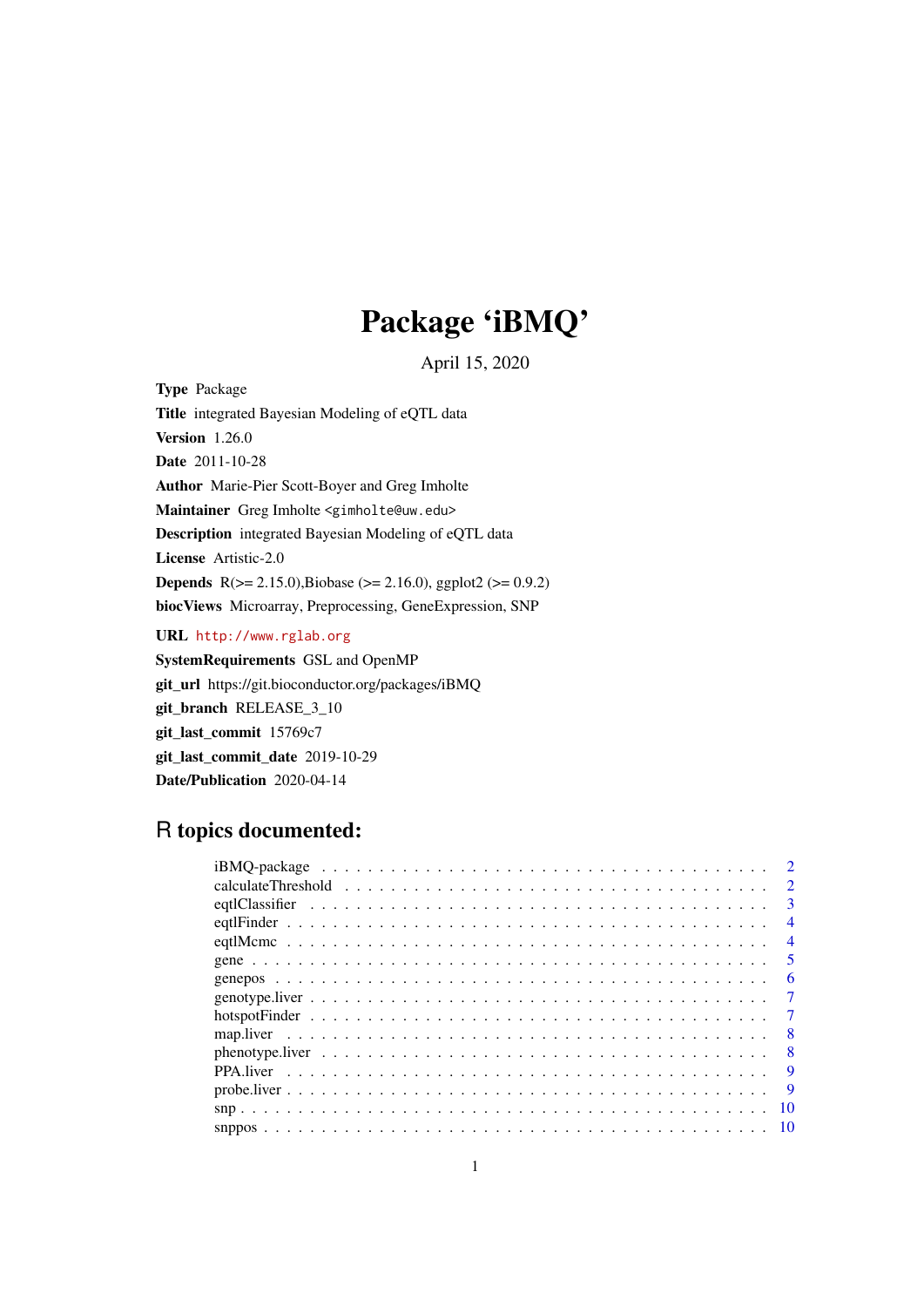#### <span id="page-1-0"></span>**Index** [11](#page-10-0)

iBMQ-package *iBMQ : An Integrated Hierarchical Bayesian Model for Multivariate eQTL Mapping*

# Description

This method is designed to detect expression QTLs (eQTLs) by incorporating genotypic and gene expression data into a single model while 1) specifically coping with the high dimensionality of eQTL data (large number of genes), 2) borrowing strength from all gene expression data for the mapping procedures, and 3) controlling the number of false positives to a desirable level.

calculateThreshold *Calculate PPA significance threshold leading to a desired false discovery rate*

# Description

In the context of multiple testing and discoveries, a popular approach is to use a common threshold leading to a desired false discovery rate (FDR). In the Bayesian paradigm, derivation of the PPA threshold is trivial and can be calculated using a direct posterior probability calculation as described in Newton et al. (2004).

#### Usage

calculateThreshold(prob, threshold)

#### Arguments

| prob      | matrix or data frame that contains Posterior Probability of Association (output |
|-----------|---------------------------------------------------------------------------------|
|           | of eqtlMcmc function).                                                          |
| threshold | The desired false discovery rate.                                               |

# Value

cutoff The significance threshold value

# References

Newton, MA., Noueiry, A., Sarkar, D. and Ahlquist, P. (2004): "Detecting differential gene expression with a semiparametric hierarchical mixture method."Biometrics, 5(2), 155-176

# Examples

```
data(PPA.liver)
cutoff.liver <- calculateThreshold(PPA.liver, 0.2)
```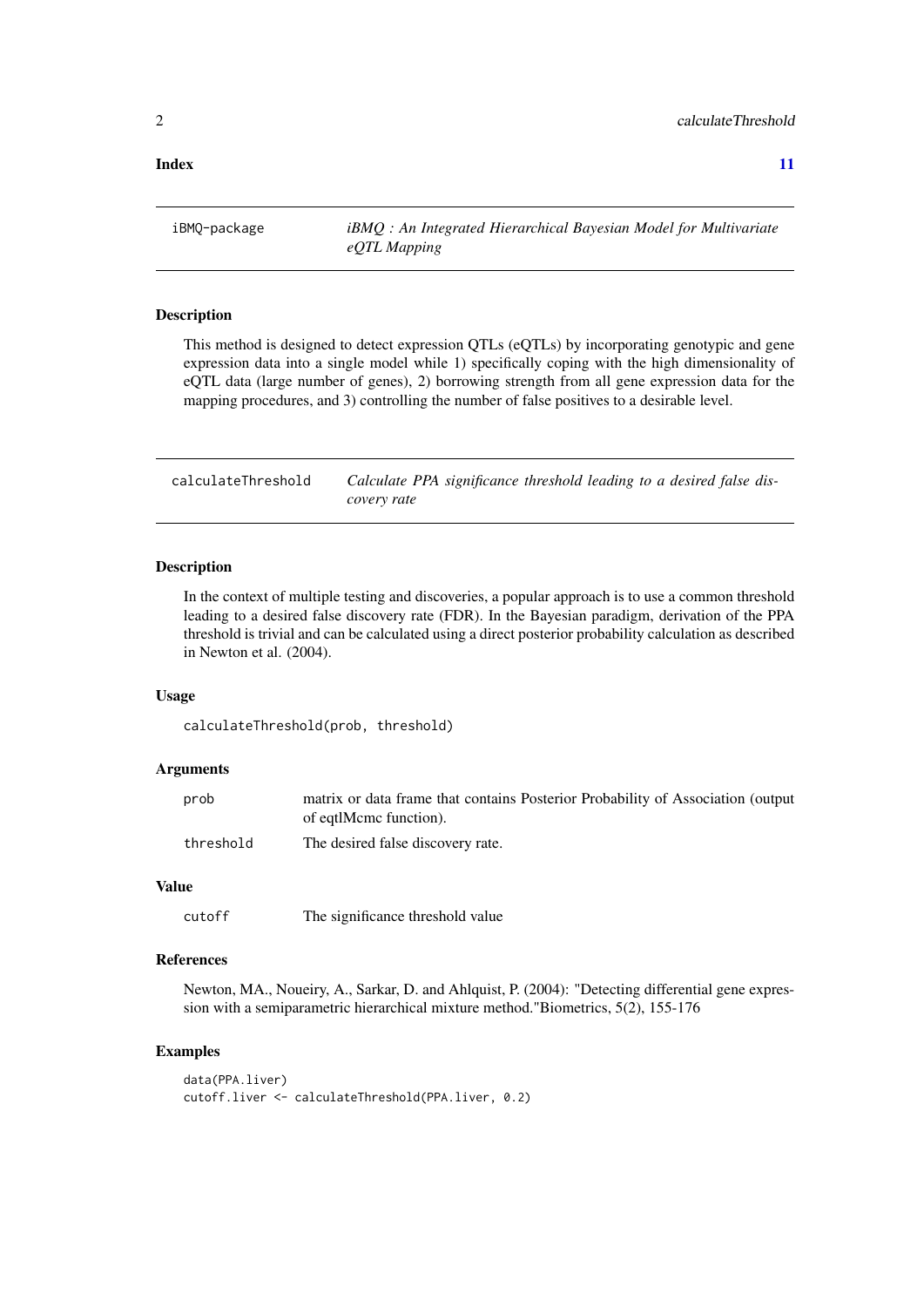<span id="page-2-0"></span>

## Description

It is customary to distinguish two kinds of eQTLs: 1) cis-eQTLs (where the eQTL is on the same locus as the expressed gene); and 2) trans-eQTLs (where the eQTL is on a locus other than that of the expressed gene). The eqtlClassifier allows us to classify the eQTLs as either cis-eQTL or trans-eQTL according to their position in the genome.

#### Usage

eqtlClassifier(peak, posSNP, posGENE, max)

#### Arguments

| peak    | A data frame of significant eQTLs (the output of the find Eqt I function)                                                     |
|---------|-------------------------------------------------------------------------------------------------------------------------------|
| posSNP  | A data frame specifying the genomic locations of genomic markers (i.e. SNPs).                                                 |
| posGENE | A data frame specifying the genomic locations of the genes (or probes).                                                       |
| max     | A cutoff value (in base pair) corresponding to the threshold where a eQTL is<br>considered to be cis-eOTL. A numerical value. |

#### Value

The output of the eqtlClassifier is a data frame where the first column contains the names of each gene, the second column contains the names of markers and the third column contains the PPA value for each significant eQTL. The fourth column contains the number of the chromosome to which the gene belongs, the fifth column contains the start position of the gene and the sixth column contains the end position of the gene. The seventh column contains the number of the chromosome to which the marker belongs, the eighth column contains position of the marker and the ninth column contains a descriptor of the type of eQTL (either cis or trans). Please note that in order to ascertain that an eQTL is either cis or trans, the positions of the markers and the gene need to the given to the function. If one of the values is missing the type of eQTL will be "NA".

#### Examples

```
data(PPA.liver)
cutoff.liver <- calculateThreshold(PPA.liver, 0.2)
eqtl.liver <- eqtlFinder(PPA.liver, cutoff.liver)
data(map.liver)
data(probe.liver)
eqtl.type.liver <- eqtlClassifier(eqtl.liver, map.liver, probe.liver,5000000)
```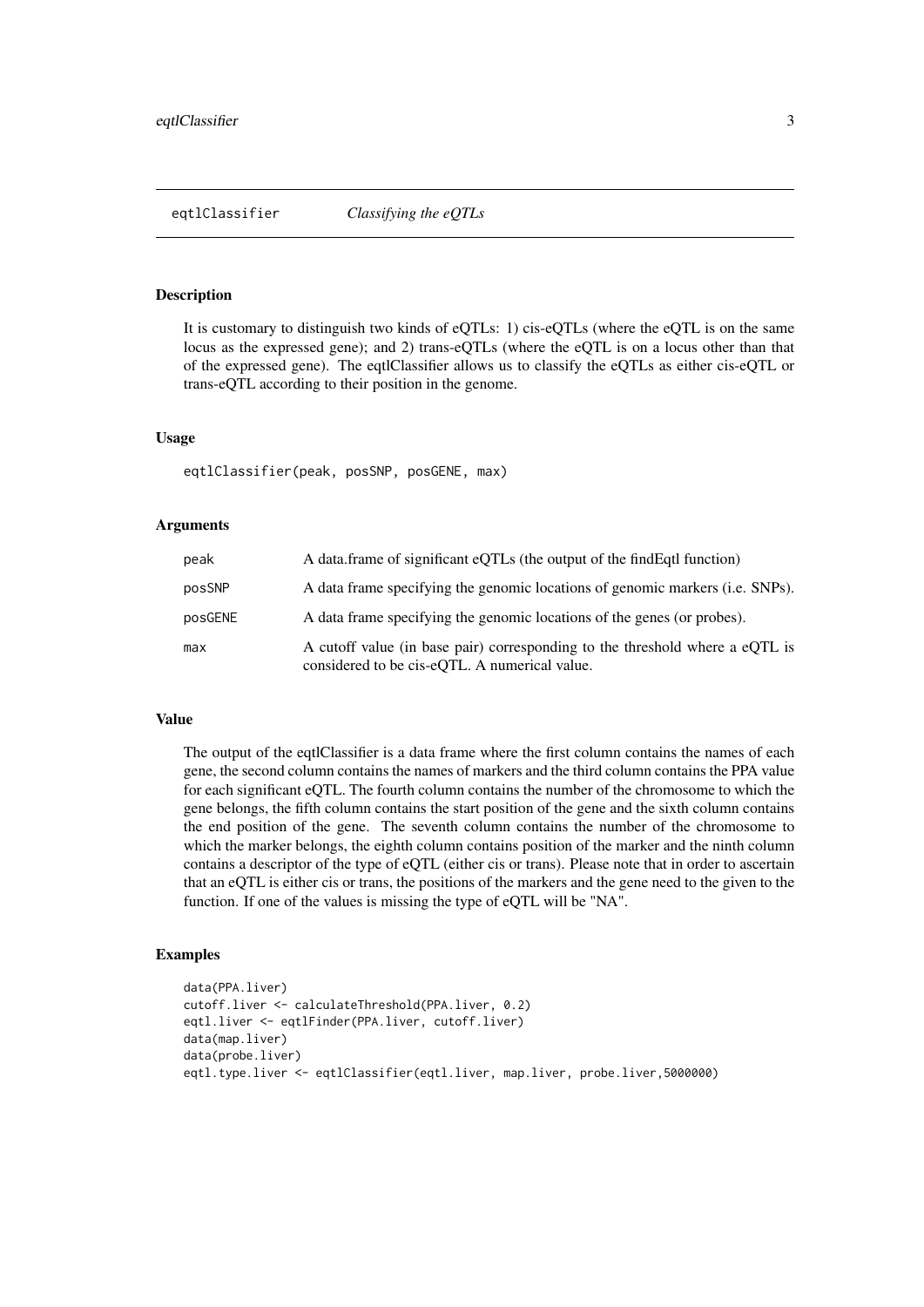<span id="page-3-0"></span>eqtlFinder *eqtlFinder*

#### Description

We can calculate how many eQTLs have PPA above the cutoff with the eqtlFinder function.

### Usage

eqtlFinder(prob, threshold)

#### Arguments

| prob      | matrix or data frame that contains the Posterior Probability of Association values<br>(output of eqtlMcmc function)                                                                |
|-----------|------------------------------------------------------------------------------------------------------------------------------------------------------------------------------------|
| threshold | Threshold to be used to determine which OTLs are significant. This value can<br>be the output of the calculateThreshold function. It must be a numerical value<br>between 0 and 1. |

# Value

The output of the eqtlFinder is a data frame where the first column contains the names of each gene, the second column contains the names of corresponding markers and the third column contains the PPA value for each significant eQTL.

#### Examples

```
data(PPA.liver)
cutoff.liver <- calculateThreshold(PPA.liver, 0.2)
eqtl.liver <- eqtlFinder(PPA.liver, cutoff.liver)
```
eqtlMcmc *Bayesian Multiple eQTL mapping using MCMC*

## Description

Compute the MCMC algorithm to produce Posterior Probability of Association values for eQTL mapping.

# Usage

```
eqtlMcmc(snp, expr, n.iter, burn.in, n.sweep, mc.cores,
write.output = TRUE, RIS = TRUE)
```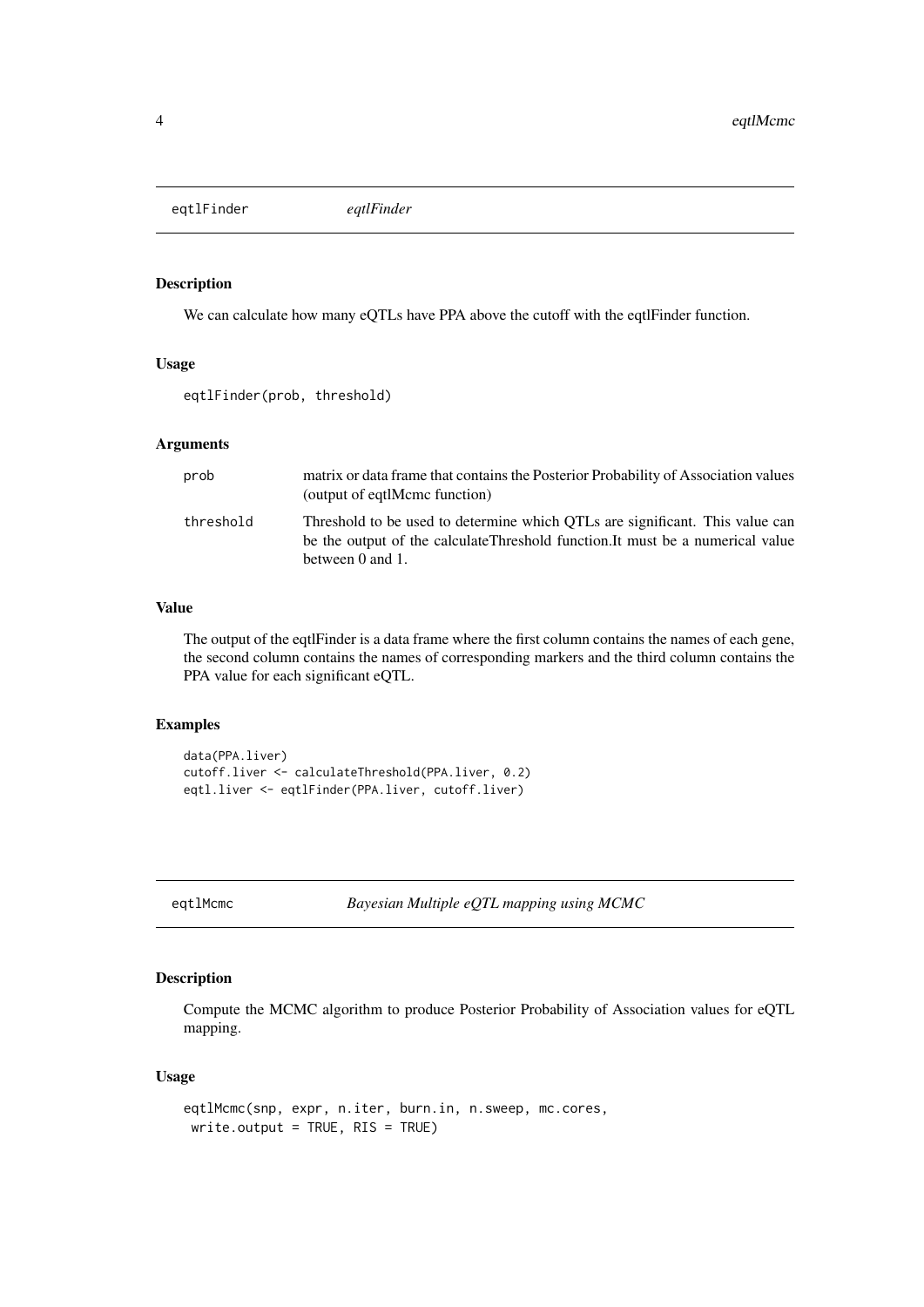#### <span id="page-4-0"></span>gene 5

#### Arguments

| snp          | SnpSet class object                                                                                                                                                                               |
|--------------|---------------------------------------------------------------------------------------------------------------------------------------------------------------------------------------------------|
| expr         | ExpressionSet class object                                                                                                                                                                        |
| n.iter       | Number of samples to be saved from the Markov Chain                                                                                                                                               |
| burn.in      | Number of burn-in iterations for the Markov Chain                                                                                                                                                 |
| n.sweep      | Number of iterations between samples of the Markov Chain (AKA thinning)<br>interval)                                                                                                              |
| mc.cores     | The number of cores you would like to use for parallel processing. Can be set<br>be set via 'options( $\text{cores}=4$ )', if not set, the code will automatically detect the<br>number of cores. |
| write.output | Write chain iterations to file. If TRUE, output for variables will be written to<br>files created in the working directory.                                                                       |
| <b>RIS</b>   | If TRUE, the genotype needs to be either 0 and 1. If FALSE the genotype need<br>to be either 1,2 and 3.                                                                                           |

# Details

The value of mc.cores may be ignored and set to one when the iBMQ installation does not support openMP.

### Value

A matrix with Posterior Probability of Association values. Rows correspond to snps from original snp data objects, columns correspond to genes from expr data objects.

### References

Scott-Boyer, MP., Tayeb, G., Imholte, Labbe, A., Deschepper C., and Gottardo R. An integrated Bayesian hierarchical model for multivariate eQTL mapping (iBMQ). Statistical Applications in Genetics and Molecular Biology Vol. 11, 2012.

# Examples

```
data(phenotype.liver)
data(genotype.liver)
#PPA.liver <- eqtlMcmc(genotype.liver, phenotype.liver, n.iter=100,burn.in=100,n.sweep=20,mc.cores=6, RIS=F.
```
gene *Gene expression from whole eye tissue from n = 68 BXD RIS mice.*

# Description

This dataset comprises the profiles of mRNA abundance in whole eye tissue from  $n = 68 BXD$ RIS mice, as measured using Affymetrix M430 2.0 microarrays. To ease calculation and facilitate comparisons, we will use a set of  $G = 1000$  probes

# Usage

data(gene)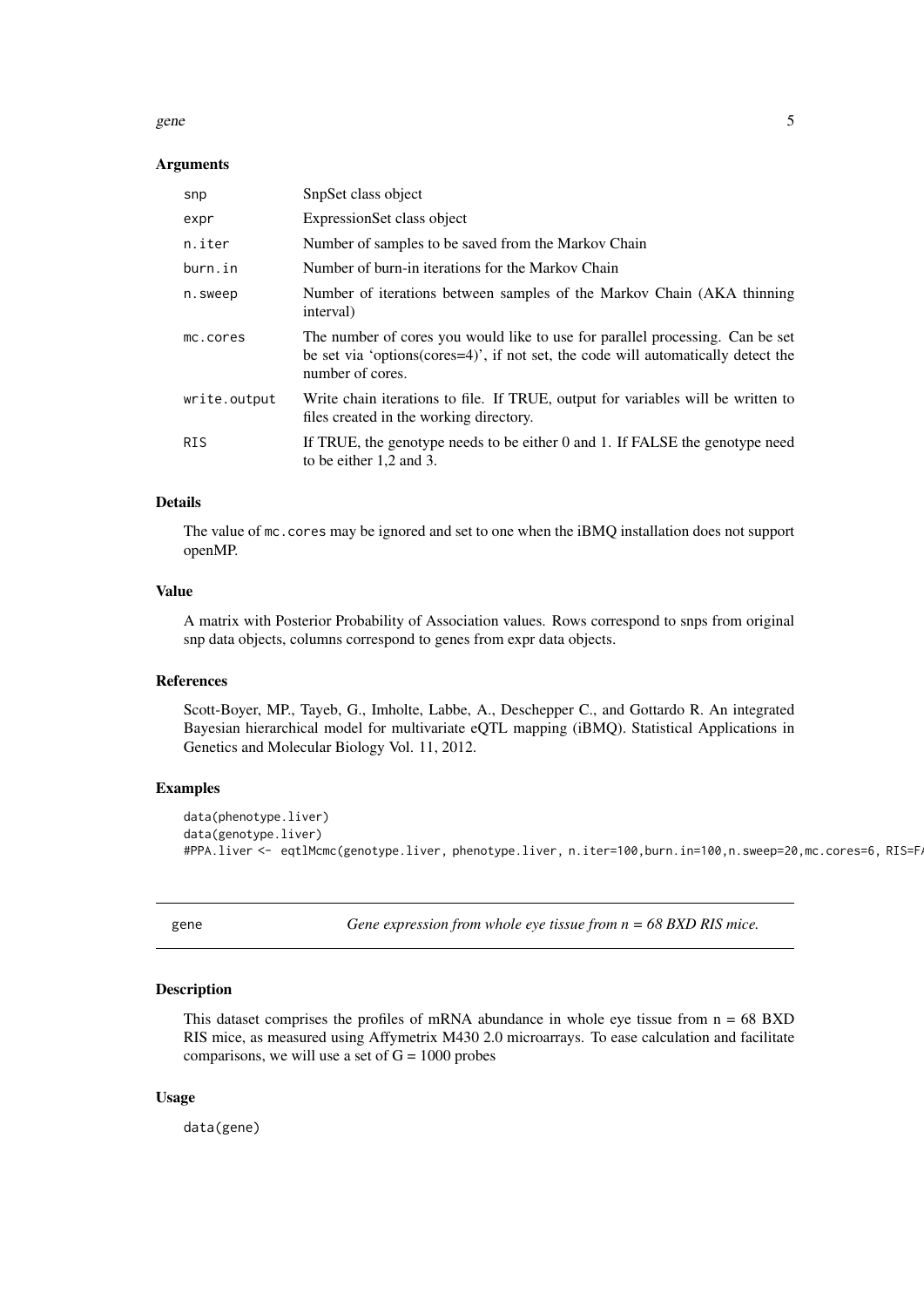#### <span id="page-5-0"></span>Format

The format is: Formal class 'ExpressionSet' [package "Biobase"]

#### Source

This example uses data generated by Williams and Lu, as available from the Gene Networkwebsite (genenetwork.com). This dataset comprises the profiles of mRNA abundance in whole eye tissue from n = 68 BXD RIS mice, as measured using Affymetrix M430 2.0 microarrays. To ease calculation and facilitate comparisons, we will use a set of  $G = 1000$  probes

#### Examples

data(gene)

genepos *Gene position data frame*

#### Description

A data frame specifying the genomic locations of each gene/probe needs to be prepared with the following columns: gene name, chromosome number, start location (in base pairs) and the location (in base pairs).

#### Format

A data frame with 1000 observations with the following columns: gene name, chromosome number, start location (in base pairs) and the location (in base pairs).

#### Source

This example uses data generated by Williams and Lu, as available from the Gene Networkwebsite (genenetwork.com). This dataset comprises the profiles of mRNA abundance in whole eye tissue from n = 68 BXD RIS mice, as measured using Affymetrix M430 2.0 microarrays. To ease calculation and facilitate comparisons, we will use a set of  $G = 1000$  probes

#### Examples

data(genepos)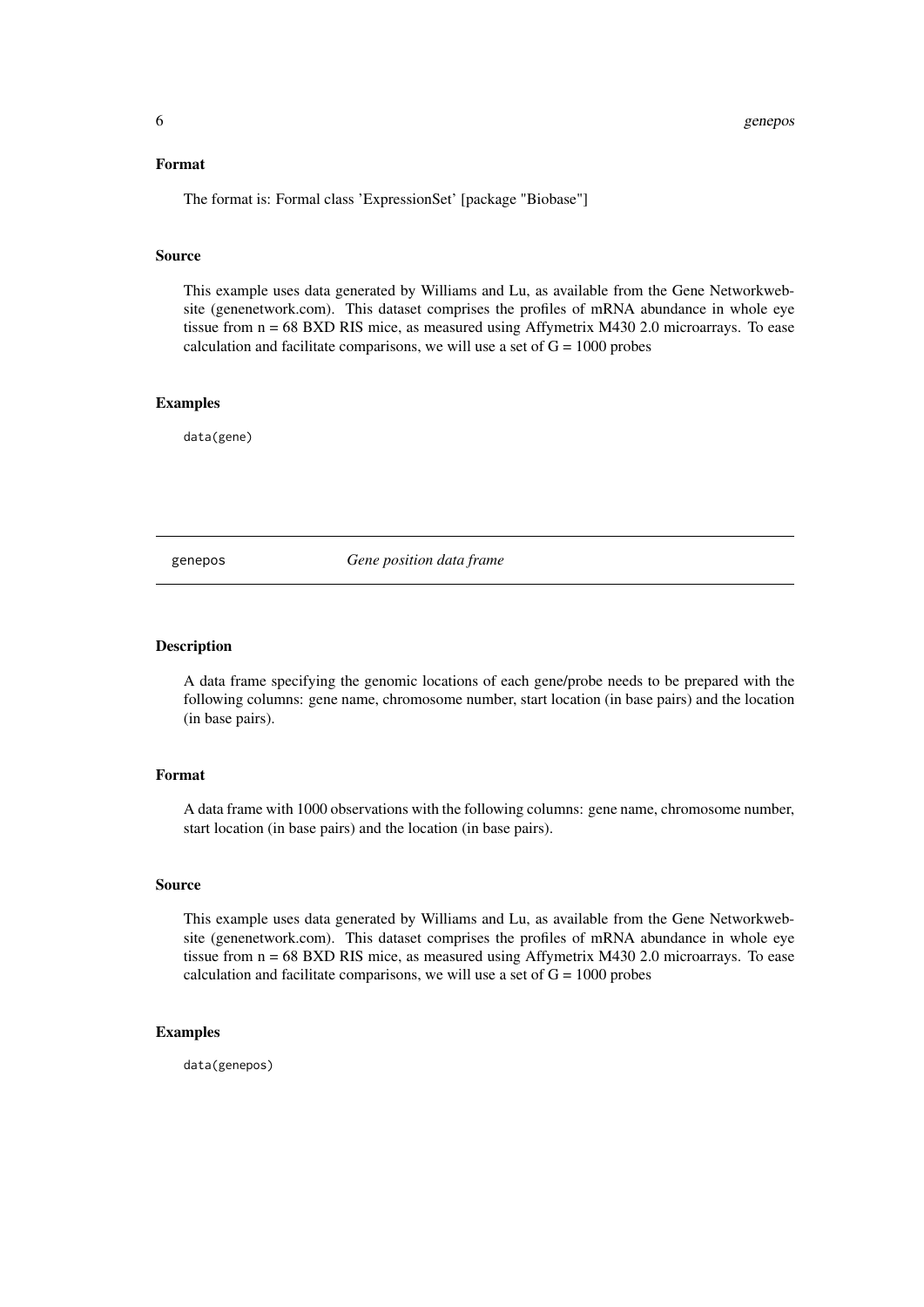<span id="page-6-0"></span>genotype.liver *A set of 290 SNPs from 60 F2 mice.*

#### Description

A set of 290 single nucleotide polymorphic markers (SNPs) from 60 F2 mice.

# Format

The format is: Formal class 'SnpSet' [package "Biobase"]

#### Source

This F2 cross data set containing genotypic and phenotypic information for 60 mice was obtained from the lab of Alan Attie at the University of Wisconsin-Madison. These data are also available at GEO (accession number GSE3330). Only the 5000 most variable expression traits out of 45,265 transcripts from the liver were used for the current example.

#### Examples

data(genotype.liver)

hotspotFinder *hotspotFinder*

#### Description

One main advantage of our method is its increased sensitivity for finding trans-eQTL hotspots (corresponding to situations where a single SNP is linked to the expression of several genes across the genome).

#### Usage

hotspotFinder(peak, numgene)

#### Arguments

| peak | A data frame (3 columns) corresponding to the output of the eqtifinder function<br>or the data frame (9 columns) corresponding to the output of the eqtlClassifier |
|------|--------------------------------------------------------------------------------------------------------------------------------------------------------------------|
|      | function.                                                                                                                                                          |
|      | $\mathbf{r}$ , the state $\mathbf{r}$ , the state $\mathbf{r}$                                                                                                     |

numgene The minimum of gene to detect.

# Value

The output of this function is a list, where each element is a marker. For each marker there is a data frame with all the eQTLs linked to this marker.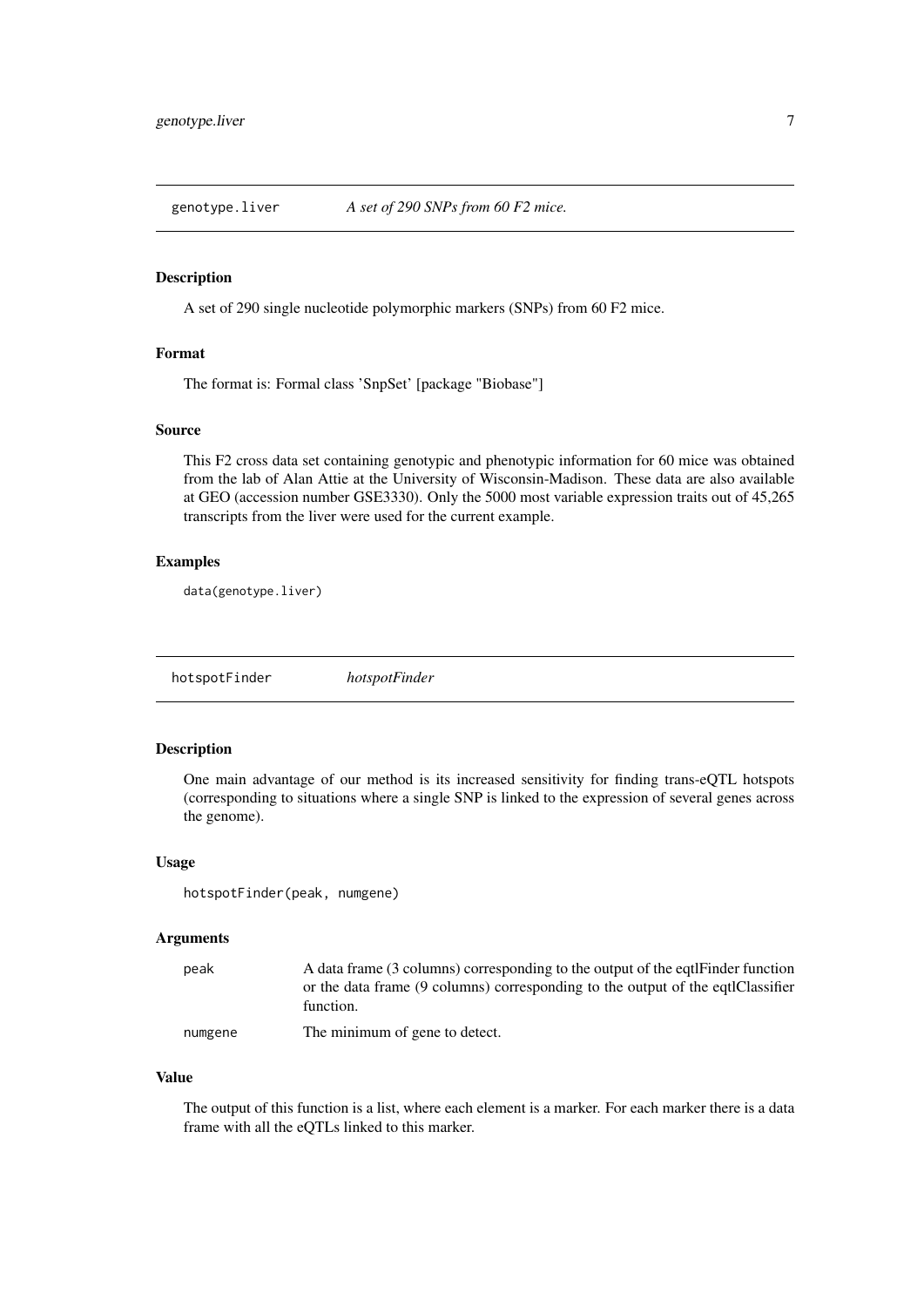#### Examples

```
data(PPA.liver)
cutoff.liver <- calculateThreshold(PPA.liver, 0.2)
eqtl.liver <- eqtlFinder(PPA.liver, cutoff.liver)
hotspot.liver <- hotspotFinder(eqtl.liver,20)
```
map.liver *SNP position data frame*

# Description

A data frame specifying the genomic locations of each SNP with following columns: SNP name, chromosome number, SNP location (in base pair).

#### Format

A data frame with 290 observations with the following columns: SNP name, chromosome number, SNP location (in base pair).

#### Source

This F2 cross data set containing genotypic and phenotypic information for 60 mice was obtained from the lab of Alan Attie at the University of Wisconsin-Madison. These data are also available at GEO (accession number GSE3330). Only the 5000 most variable expression traits out of 45,265 transcripts from the liver were used for the current example.

#### Examples

data(map.liver)

phenotype.liver *Gene expression from liver tissue from n = 60 F2 mice.*

#### Description

Gene expression of 5000 probe from liver tissue from  $n = 60 F2$  mice.

# Format

The format is: Formal class 'ExpressionSet' [package "Biobase"]

# Source

This F2 cross data set containing genotypic and phenotypic information for 60 mice was obtained from the lab of Alan Attie Lab at the University of Wisconsin-Madison. These data are also available at GEO (accession number GSE3330). Only the 5000 most variable expression traits out of 45,265 transcripts from the liver were used for the current example.

#### Examples

data(phenotype.liver)

<span id="page-7-0"></span>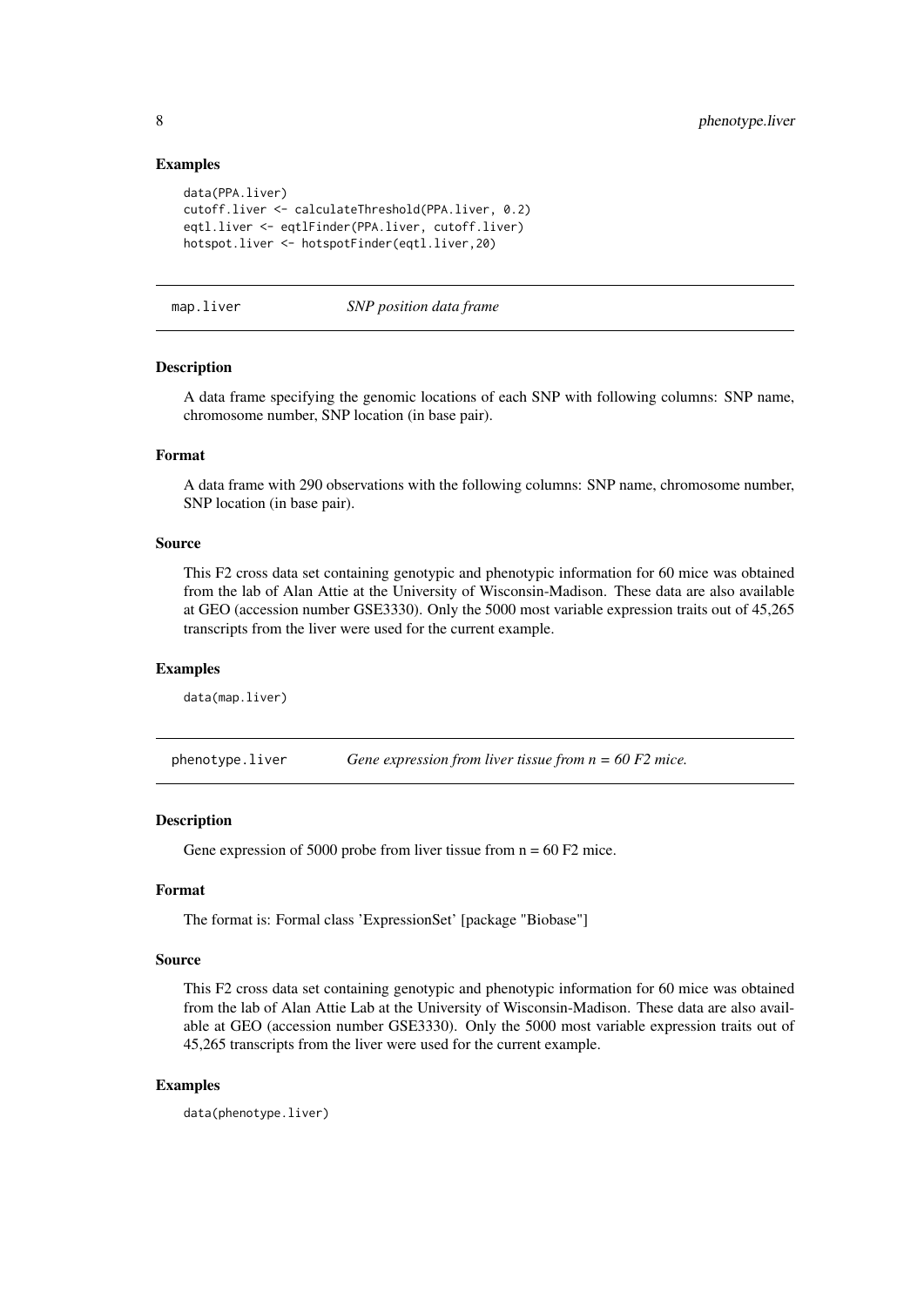<span id="page-8-0"></span>

#### Description

The result is a matrix with Posterior Probabilities of Association for each gene (row) and SNP (column). The PPA matrix was previously calculated with 100,000 iterations for liver tissue from n  $= 60$  F2 mice dataset

#### Examples

data(PPA.liver)

probe.liver *Gene position data frame*

#### Description

A data frame specifying the genomic locations of each gene/probe needs to be prepared with the following columns: gene name, chromosome number, start location (in base pairs) and the location (in base pairs).

#### Usage

data(probe.liver)

#### Format

A data frame with 4427 observations with the following columns: gene name, chromosome number, start location (in base pairs) and the location (in base pairs).

#### Source

This F2 cross data set containing genotypic and phenotypic information for 60 mice was obtained from the lab of Alan Attie Lab at the University of Wisconsin-Madison. These data are also available at GEO (accession number GSE3330). Only the 5000 most variable expression traits out of 45,265 transcripts from the liver were used for the current example.

#### Examples

data(probe.liver)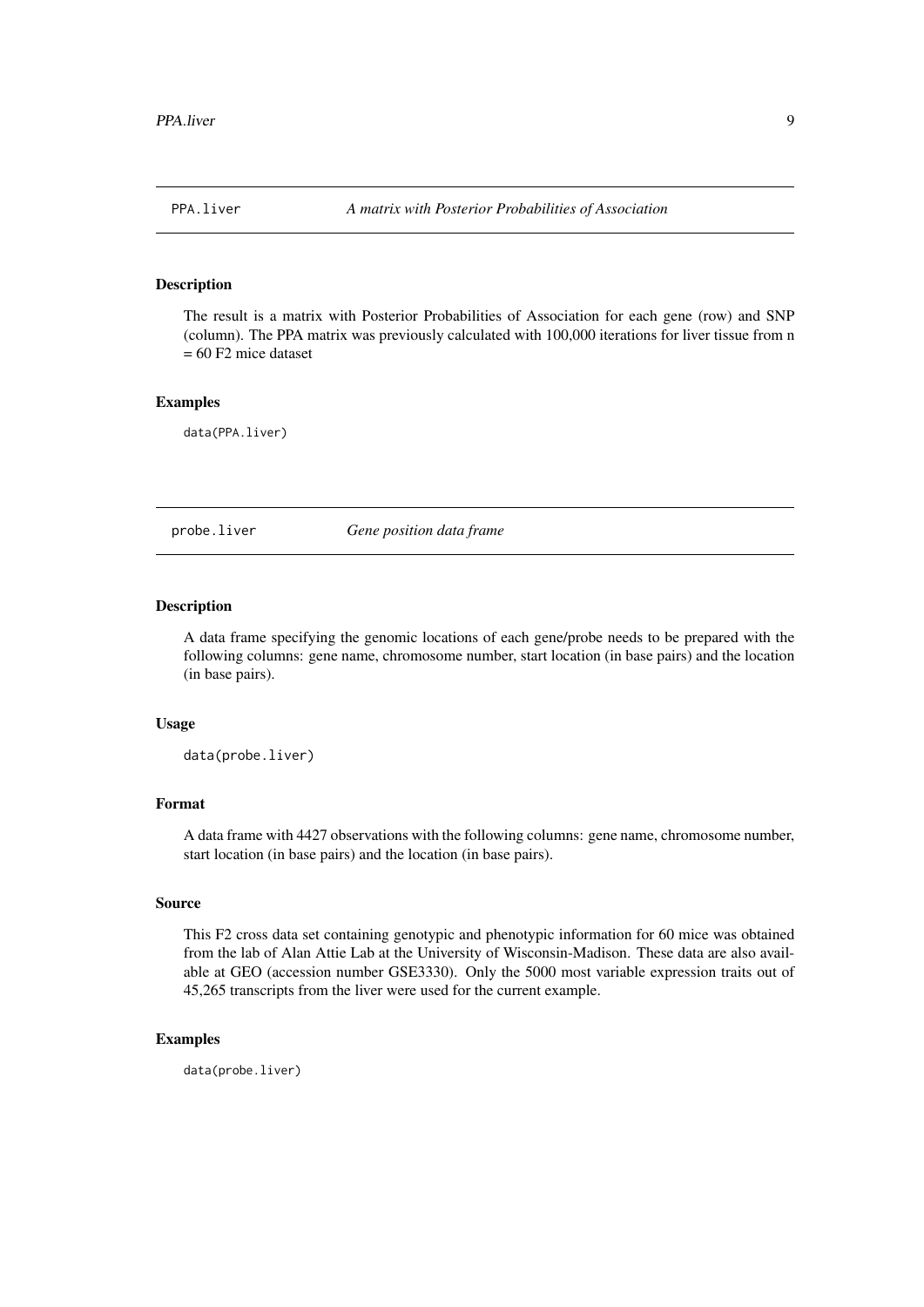<span id="page-9-0"></span>

#### Description

A set of 1700 single nucleotide polymorphic markers (SNPs) from 68 BXD RIS mice.

#### Usage

data(snp)

# Format

The format is: Formal class 'SnpSet' [package "Biobase"]

#### Source

This example uses data generated by Williams and Lu, as available from the Gene Networkwebsite (genenetwork.com). This dataset comprises the profiles of mRNA abundance in wholeeye tissue from n = 68 BXD RIS mice, as measured using Affymetrix M430 2.0 microarrays . To ease calculation and facilitate comparisons, we will use a set of  $G = 1000$  probes and 1700 single nucleotide polymorphic markers (SNPs).

# Examples

data(snp)

snppos *SNP position data frame*

#### Description

A data frame specifying the genomic locations of each SNP with following columns: SNP name, chromosome number, SNP location (in base pair).

#### Usage

data(snppos)

# Format

A data frame with 1700 observations with the following columns: SNP name, chromosome number, SNP location (in base pair).

#### Source

This example uses data generated by Williams and Lu, as available from the Gene Network website (genenetwork.com).

### Examples

data(snppos)